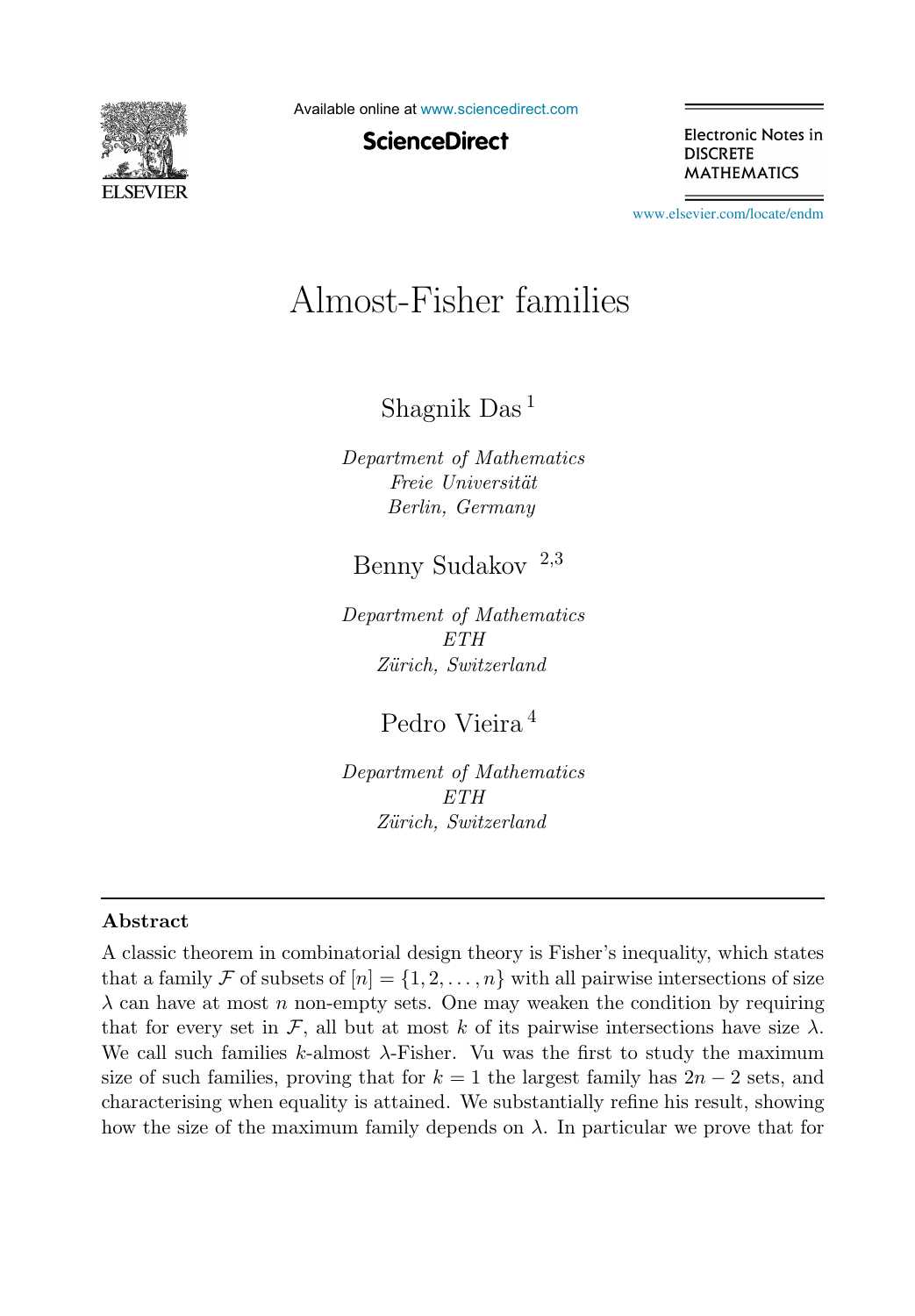small  $\lambda$  one essentially recovers Fisher's bound. We also solve the next open case of  $k = 2$  and obtain the first non-trivial upper bound for general k.

Keywords: Fisher's inequality, Fisher families, almost-Fisher, extremal set theory, design theory, restricted intersections

# 1 Introduction

#### 1.1 Restricted intersections

Extremal set theory is a rapidly developing area of combinatorics and has enjoyed tremendous growth in the past few decades. No doubt this is fuelled by its deep connections to other areas; extremal set theory both employs methods from and enjoys applications to diverse fields such as algebra, geometry and coding theory.

Many problems in extremal set theory are concerned with the pairwise intersections between sets in a family. Typically one is interested in studying families that are (in some sense) extremal under certain restrictions on possible intersection sizes. A natural setting to consider is to require that all pairwise intersections between sets in a family are of the same size and ask how large such a family can be. We call a family of sets a  $\lambda$ -Fisher family if any two distinct sets intersect in  $\lambda$  elements. The foundational result in this direction is Fisher's inequality [\[3\]](#page-6-0), bounding the size of a  $\lambda$ -Fisher family. Fisher's original result dealt with more restrictive designs, and was extended to uniform  $\lambda$ -Fisher families by Bose [\[1\]](#page-6-1). The following non-uniform version was proven by Majumdar [\[10\]](#page-6-2) and rediscovered by Isbell [\[8\]](#page-6-3).

<span id="page-1-0"></span>**Theorem 1.1** A  $\lambda$ -Fisher family over  $[n]$  can have at most n non-empty sets.

Note that the non-empty condition is necessary, as when  $\lambda = 0$ , one may take the empty set in addition to the *n* singletons. However, when  $\lambda > 0$ , a λ-Fisher family cannot contain the empty set. The classification of extremal constructions (i.e.  $\lambda$ -Fisher families over [n] of size n) remains one of the most important problems in combinatorial design theory. In the case  $\lambda = 1$ , this reduces to the famous de Bruijn–Erdős theorem [\[2\]](#page-6-4), for which the extremal constructions are known precisely.

<sup>&</sup>lt;sup>1</sup> Email: shagnik@mi.fu-berlin.de  $^{2}$  Email: benjamin.sudakov@math.ethz.ch

<sup>&</sup>lt;sup>3</sup> Research supported in part by SNSF grant 200021-149111.

 $4$  Email: pedro.vieira@math.ethz.ch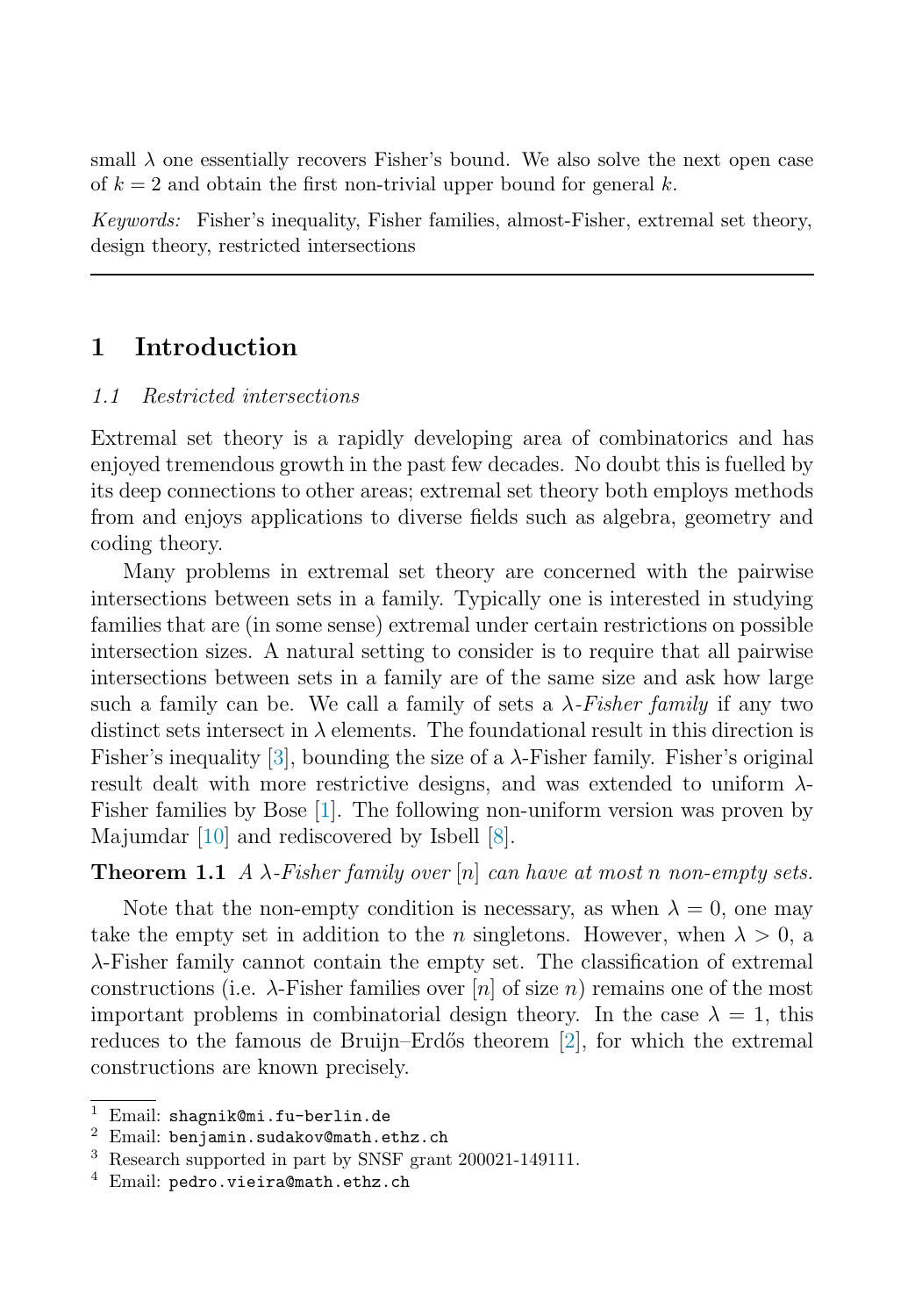Theorem [1.1](#page-1-0) has inspired a great deal of research, having been extended in numerous directions by several renowned mathematicians. Ray-Chaudhuri and Wilson [\[12\]](#page-6-5) provided bounds on families where s different intersection sizes are allowed, and Frankl and Wilson [\[4\]](#page-6-6) considered the problem where the sizes of sets and intersections are taken modulo a prime p. These results have proven remarkably useful in the field of discrete geometry. Another extension that has attracted plenty of attention in recent years is to restrict the sizes of k-wise intersections instead of pairwise intersections. This problem was first raised by Sós [\[13\]](#page-7-0), and resolved in the uniform setting by Füredi [\[5\]](#page-6-7). Vu [\[15\]](#page-7-1) studied the problem for intersections modulo 2, and Grolmusz and Sudakov [\[7\]](#page-6-8) extended this to systems modulo an arbitrary prime. Exact results in this setting were obtained by Szabó and Vu  $[14]$ . In the non-modular setting, asymptotically sharp results were provided by Füredi and Sudakov [\[6\]](#page-6-9).

#### 1.2 Almost-Fisher families

We seek a different extension of Fisher's inequality. As we have seen, requiring that all pairwise intersections in a set family  $\mathcal F$  have size  $\lambda$  severely restricts the size of  $\mathcal F$ . One might hope to find larger families by relaxing the condition and allowing a few 'bad' intersections to appear. The following weakened version of  $\lambda$ -Fisher families was first introduced by Vu [\[15\]](#page-7-1). We call a family F of sets k-almost  $\lambda$ -Fisher if for every set  $F \in \mathcal{F}$ , there are at most k other sets  $F' \in \mathcal{F} \setminus \{F\}$  for which  $|F \cap F'| \neq \lambda$ . In particular, note that when  $k = 0$ this reduces to the  $\lambda$ -Fisher families defined previously. We are interested in bounding the size of a k-almost  $\lambda$ -Fisher family over [n], and denote the largest possible size by

 $f(n, k, \lambda) = \max \{ |\mathcal{F}| : \mathcal{F} \subset 2^{[n]} \text{ is a } k\text{-almost } \lambda\text{-Fisher family} \}.$ 

Most results regarding restricted intersections are proven by linear algebraic methods, using the restrictions on the system to build a linearly independent set of vectors in an appropriate vector space. Dimensional arguments then provide the required bound on the size of the set family. Allowing some intersections of different sizes destroys the linear independence of these vectors. However, by marrying the algebraic arguments with some graph theoretic considerations, we can still recover some bounds on  $f(n, k, \lambda)$ .

Given a k-almost  $\lambda$ -Fisher family F, we can define an auxiliary graph  $G = G(\mathcal{F}) = (V, E)$ , where  $V = \mathcal{F}$  and  $\{F, F'\} \in E$  if and only if  $|F \cap F'| \neq \lambda$ . Since every set in F can have at most k pairwise intersections not equal to  $\lambda$ , it follows that the maximum degree of  $G$  is at most k. Moreover, an independent set in G corresponds to a  $\lambda$ -Fisher subfamily of F. Since any such family can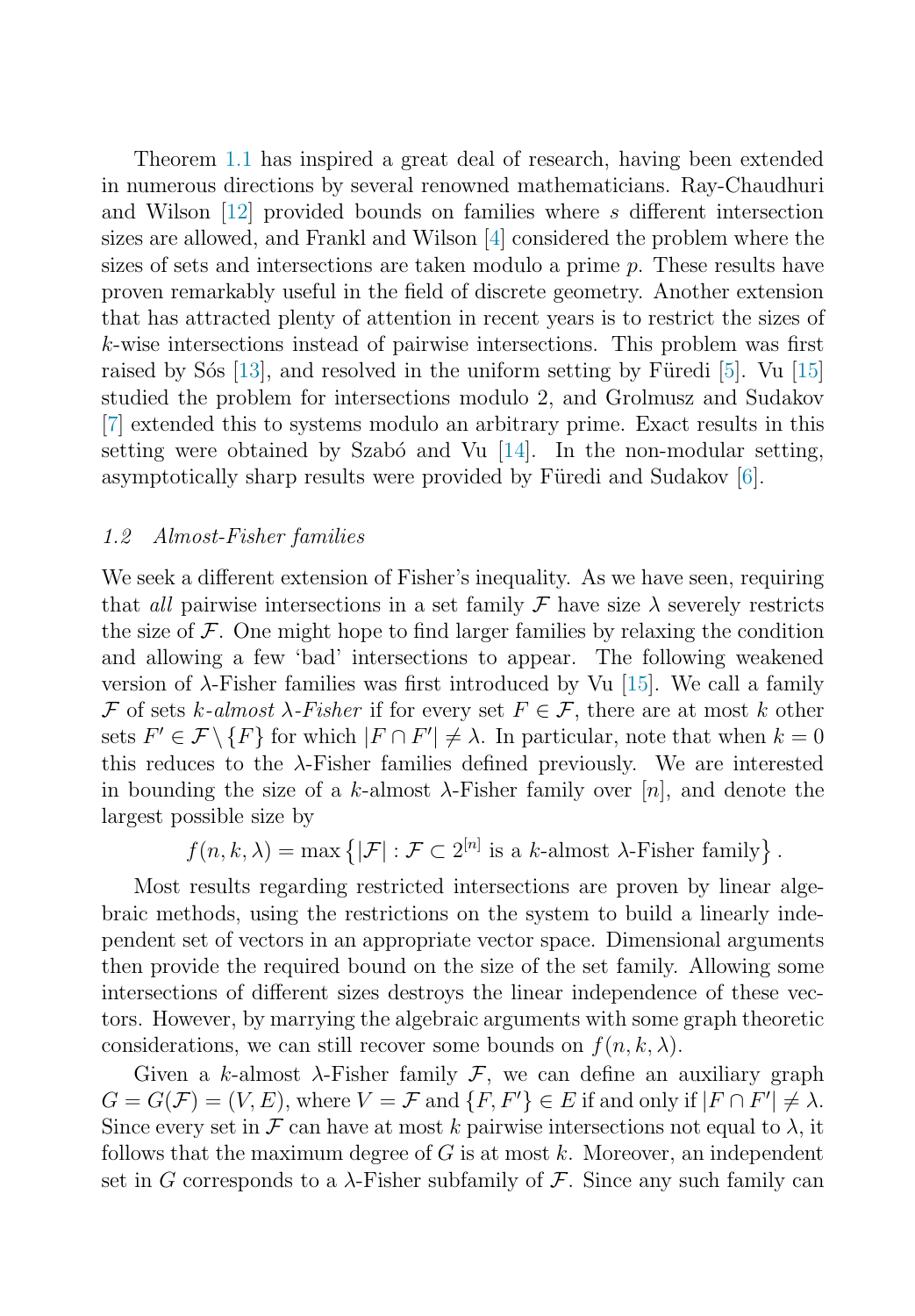<span id="page-3-0"></span>have at most  $n$  non-empty sets, and any graph with  $m$  vertices and maximum degree  $\Delta$  has an independent set of size at least  $m/(\Delta+1)$ , we arrive at the following upper bound for  $f(n, k, \lambda)$ , first given in [\[15\]](#page-7-1).

<span id="page-3-1"></span>**Proposition 1.2** We have  $f(n, k, \lambda) \leq (k+1)n+1$  for any positive integer n and non-negative integers k and  $\lambda$ . Moreover, if  $\lambda \neq 0$ , we can improve this bound to  $f(n, k, \lambda) \leq (k+1)n$ .

Vu [\[15\]](#page-7-1) showed that this essentially gives the correct bound when  $k =$ 1, and was further able to prove that the extremal constructions arise from Hadamard matrices.

**Theorem 1.3** For  $n \geq 3$  and for any non-negative  $\lambda$ ,  $f(n, 1, \lambda) \leq 2(n-1)$ . Moreover, if  $n \geq 4$  and equality holds, then  $\lambda = n/4$  and a Hadamard matrix of order n exists.

For large values of  $k$ , however, Vu noted that Proposition [1.2](#page-3-0) appears to be far from the truth, and asked to determine the correct behavior of  $f(n, k, \lambda)$ .

## 2 Our results

In this paper we continue the study of k-almost  $\lambda$ -Fisher families, approaching the problem of determining  $f(n, k, \lambda)$  from a few different directions. In doing so, we are able to substantially refine Vu's result, while also obtaining some evidence that  $nk/4$  might be the correct asymptotic behavior for large k.

<span id="page-3-2"></span>As a warm up, we start with the case  $\lambda = 0$ , and for brevity call a k-almost 0-Fisher family a k-almost disjoint family. We obtain the following bound on  $f(n, k, 0)$ , and show for every k that this is tight for infinitely many values of  $\overline{n}$ .

**Theorem 2.1** For any positive integers n and k, we have

$$
f(n,k,0) \leq \frac{n}{k} \left\lfloor \frac{k^2}{4} \right\rfloor + n + 1.
$$

In particular, this shows that as  $k$  grows, the largest  $k$ -almost disjoint family has size asymptotically  $nk/4$ , matching a construction of Vu (for which  $\lambda = 2$ ).

<span id="page-3-3"></span>We next turn our attention to the case  $k = 1$ . Recall that Vu proved  $f(n, 1, \lambda) \leq 2n - 2$ , attainable only if  $\lambda = n/4$ . It is very natural to ask what happens for other values of  $\lambda$ , i.e., to study the dependence of the function  $f(n, 1, \lambda)$  on the parameter  $\lambda$ . Here we practically resolve this question, obtaining the following essentially tight result.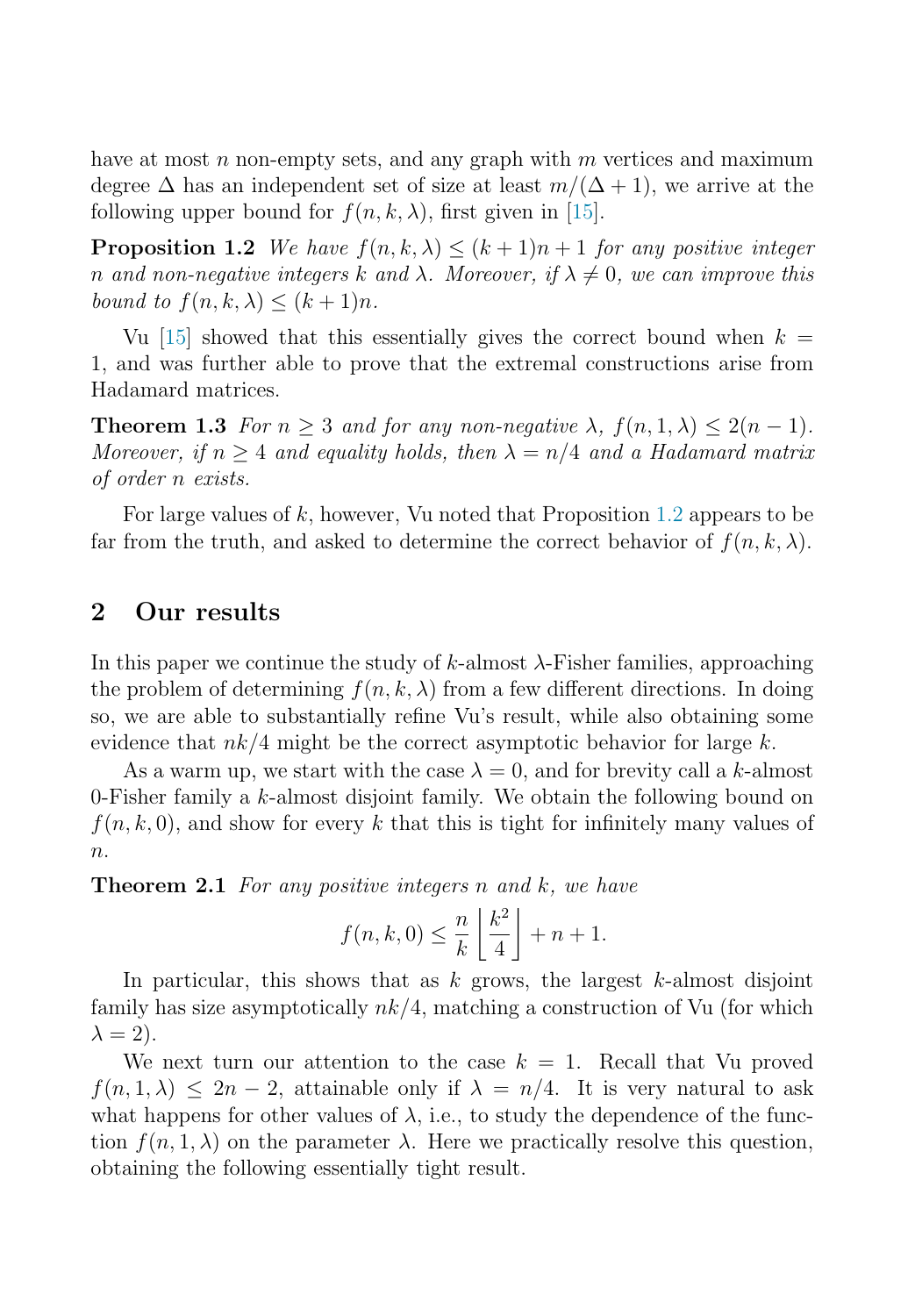**Theorem 2.2** For integers  $n \geq 1$  and  $\lambda \geq 0$ , we have

$$
f(n, 1, \lambda) \le \max \left\{ n + 2, 8 \min \left\{ \lambda, \frac{n - \lambda}{3} \right\} + o(\lambda) \right\}.
$$

Note that  $f(n, 1, \lambda)$  is only close to  $2n$  when  $\lambda$  is close to  $n/4$ , providing stability for Theorem [1.3.](#page-3-1) Moreover, if  $\lambda < n/8$  or  $\lambda > 5n/8$ , then allowing one non- $\lambda$  intersection per set provides almost no gain compared to Fisher's inequality.

<span id="page-4-0"></span>We provide further evidence of the Hadamard construction being atypically large by extending Vu's methods and showing that it is the best possible even when we allow two bad intersections per set. Once again, we provide stability by showing that  $f(n, 2, \lambda)$  is much smaller than  $2n$  when  $\lambda$  is far from  $n/4$ . We also show that when  $\lambda = o(n)$ ,  $f(n, 2, \lambda) = \left(\frac{3}{2} + o(1)\right)n$ , which is asymptotically the bound obtained when  $\lambda = 0$  in Theorem [2.1.](#page-3-2) This suggests that perhaps the  $\lambda = 0$  case exemplifies the true behaviour of the function  $f(n, k, \lambda)$  for large k, implying that  $nk/4$  is the correct bound.

**Theorem 2.3** For n sufficiently large and  $0 \leq \lambda \leq n$ , we have the bounds

- (i)  $f(n, 2, \lambda) < 2n 2$ .
- <span id="page-4-1"></span>(*ii*)  $f(n, 2, \lambda) \leq \frac{1}{3} \left( 5n + 4 \min \left\{ \lambda, \frac{n-\lambda}{3} \right\} + 7 \right)$ .
- (iii)  $f(n, 2, \lambda) \leq (\frac{3}{2} + o(1)) n$  when  $\lambda = o(n)$ .

Finally, using our results together with a theorem of Lovász [\[9\]](#page-6-10) we obtain the first non-trivial upper bound for general  $k$ .

**Corollary 2.4** For  $k \geq 1$ , we have  $f(n, k, \lambda) \leq (2n - 2) \left\lceil \frac{k+1}{3} \right\rceil$ . Moreover, if  $\lambda = o(n)$ , then  $f(n, k, \lambda) \leq \left(\frac{3}{2} + o(1)\right) n \left\lceil \frac{k+1}{3} \right\rceil$ .

# 3 Proof ideas

#### 3.1 Theorem [2.1](#page-3-2)

A key ingredient in our proof of Theorem [2.1](#page-3-2) is to note that if  $\mathcal F$  is a k-almost disjoint family, if  $F \in \mathcal{F}$  and if  $F' \notin \mathcal{F}$  is a proper subset of F then the family  $\mathcal{F}' = (\mathcal{F} \cup \{F'\}) \setminus \{F\}$  is a k-almost disjoint family of the same size as  $\mathcal F$  but whose sets are in some sense smaller. This shows that in order to bound  $f(n, k, 0)$  one can consider only k-almost disjoint families F which are downwards closed (i.e. such that if  $F \in \mathcal{F}$  and  $F' \subseteq F$  then  $F' \in \mathcal{F}$ ). This in turn suggests that we should take our sets as small as possible. Indeed, a simple induction on the number of sets in  $\mathcal F$  of size at least 4 allows one to reduce the problem to the case when  $\mathcal F$  only has sets of size at most 3.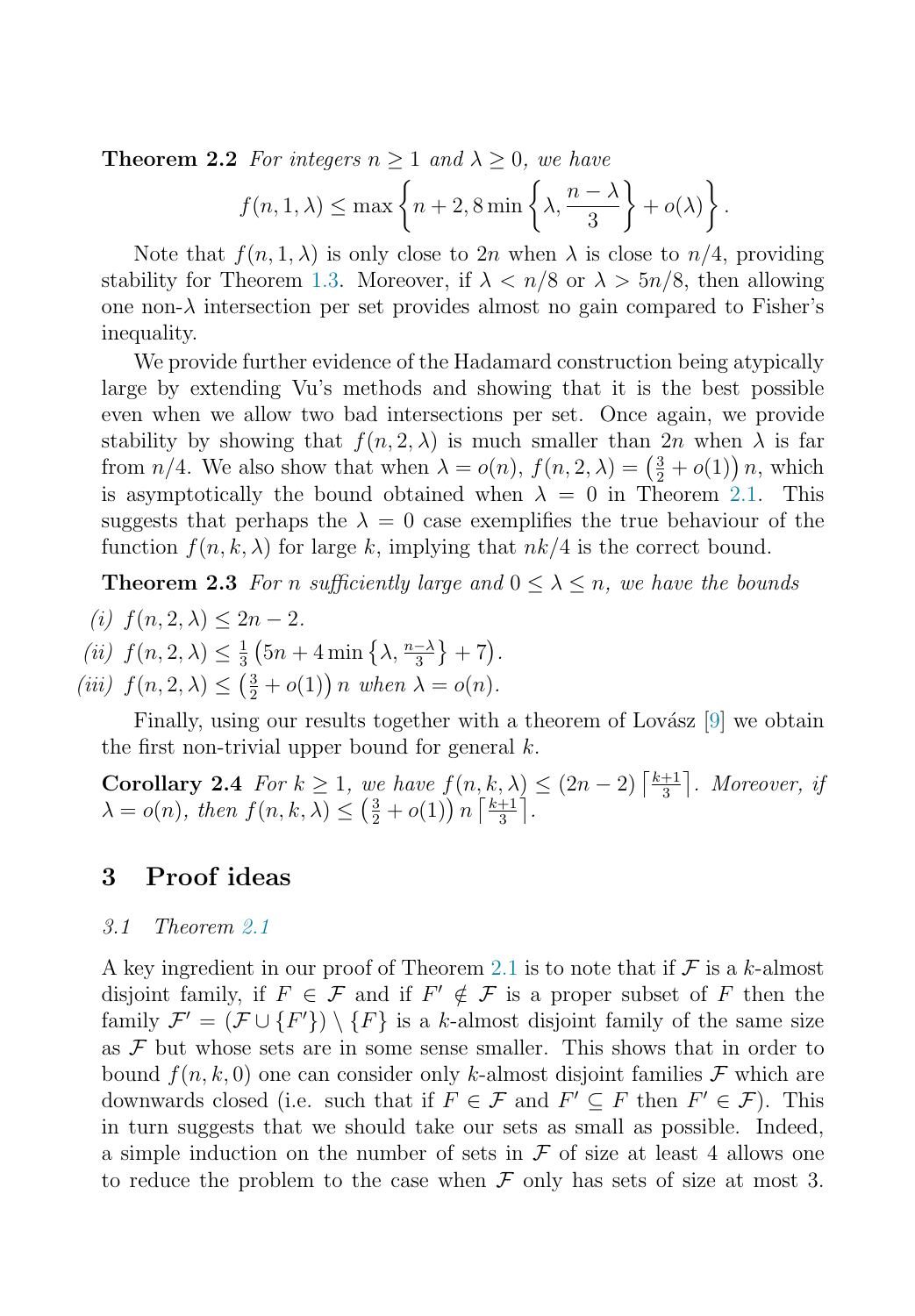Furthermore, using shifting arguments we can further restrict our attention to the case when  $\mathcal F$  only has sets of size at most 2. In this simplified setting a careful analysis then shows that the theorem holds.

#### 3.2 Theorem [2.2](#page-3-3)

The proof of Theorem [2.2](#page-3-3) has three main ingredients: linear algebra, structural analysis of 1-almost  $\lambda$ -Fisher families and a bound from coding theory due to Plotkin [\[11\]](#page-6-11). The linear algebra part mostly concerns intersection matrices. Given a family  $\mathcal{F} = \{F_1, \ldots, F_m\}$  we define its *intersection matrix*  $M(\mathcal{F})$  to be the  $m \times m$  matrix with  $M(F)_{i,j} = |F_i \cap F_j| - \lambda$ . Most of our algebraic arguments rely on estimating the rank of the intersection matrix. Indeed, it is not hard to see that if  $\mathcal{F} \subset 2^{[n]}$  then  $M(\mathcal{F})$  has rank at most  $n+1$ . Moreover, if  $\mathcal F$  is a 1-almost  $\lambda$ -Fisher family then, up to relabeling the sets in  $\mathcal{F}, M(\mathcal{F})$  is a block diagonal matrix all of whose blocks have size 1 or 2, the latter corresponding to pairs  $F, F' \in \mathcal{F}$  such that  $|F \cap F'| \neq \lambda$ . Thus, one can estimate the rank of  $M(\mathcal{F})$  based on the ranks of its blocks. If all but at most one of these blocks have full rank then one can deduce that  $|\mathcal{F}| \leq n+2$ . If on the other hand there are at least 2 blocks which do not have full rank then one can deduce structural information about the sets in  $\mathcal{F}$ . Indeed, in that case, most pairs of sets in  $\mathcal F$  must have large symmetric difference. A bound due to Plotkin [\[11\]](#page-6-11) then implies that  $\mathcal F$  cannot be too large.

## 3.3 Theorem [2.3](#page-4-0)

The proof of Theorem [2.3](#page-4-0) follows similar lines as the one of Theorem [2.2.](#page-3-3) The major difference lies in the fact that, although the intersection matrix  $M(\mathcal{F})$ is still a block diagonal matrix, if  $\mathcal F$  is 2-almost  $\lambda$ -Fisher family then the blocks of  $M(\mathcal{F})$  can have arbitrarily large size. In fact, one can easily see that these blocks correspond to the connected components of the auxiliary graph  $G(\mathcal{F})$  (defined in section 1.2), and thus, since  $G(\mathcal{F})$  has maximum degree 2, correspond to paths or cycles. Estimating the ranks of these blocks is still possible but a deeper analysis is needed in order to obtain some structural information about the sets in  $\mathcal{F}$ .

#### 3.4 Corollary [2.4](#page-4-1)

Finally Corollary [2.4](#page-4-1) follows immediately from a theorem of Lovász  $[9]$  and Theorem [2.3.](#page-4-0) Indeed, we know that the auxiliary graph  $G(\mathcal{F})$  of a k-almost  $\lambda$ -Fisher family F has maximum degree at most k. Lovász's theorem implies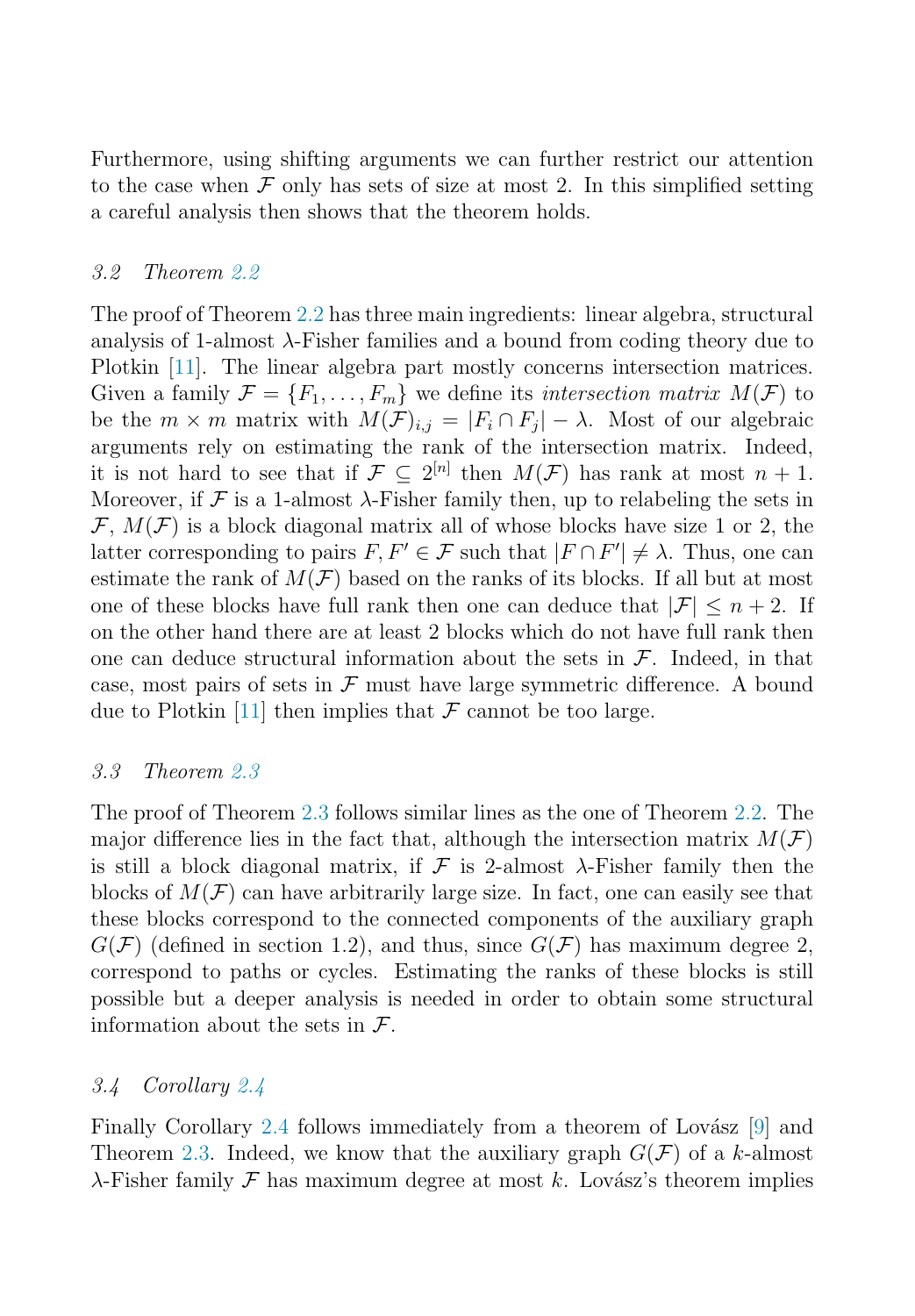<span id="page-6-1"></span>that the vertex set of  $G(\mathcal{F})$  can be partitioned into  $\left\lceil \frac{k+1}{3} \right\rceil$  parts, each inducing a graph of maximum degree at most 2. However, a subset of vertices of  $G(\mathcal{F})$ inducing a graph of maximum degree at most 2 is readily seen to correspond to a 2-almost  $\lambda$ -Fisher subfamily  $\mathcal{F}' \subset \mathcal{F}$ . The corollary follows by using Theorem [2.3](#page-4-0) to bound the sizes of the subfamilies  $\mathcal{F}'$ .

# <span id="page-6-4"></span>References

- <span id="page-6-0"></span>[1] Bose, R. C., A note on Fisher's inequality for balanced incomplete block designs, Ann. Math. Stat. 20.4 (1949), 619–620.
- <span id="page-6-6"></span> $[2]$  de Bruijn, N. G., and P. Erdős, A combinatorial problem, K. N. A. W. Verhan. 49.49 (1946), 758–764.
- <span id="page-6-7"></span>[3] Fisher, R. A., An examination of the different possible solutions of a problem in incomplete blocks, Ann. Eugenic 10 (1940), 52–75.
- <span id="page-6-9"></span>[4] Frankl, P., and R. M. Wilson, Intersection theorems with geometric consequences, Combinatorica 1 (1981), 357–368.
- <span id="page-6-8"></span>[5] Füredi, Z., On finite set-systems whose every intersection is a kernel of a star, Discrete Math. 47 (1983), 129–132.
- <span id="page-6-3"></span>[6] Füredi, Z., and B. Sudakov, *Extremal set systems with restricted k-wise* intersections, J. Comb. Theory A 105 (2004), 143–159.
- <span id="page-6-10"></span>[7] Grolmusz, V., and B. Sudakov, On k-wise set-intersections and k-wise hamming-distances, J. Comb. Theory A  $99$  (2002), 180–190.
- <span id="page-6-2"></span>[8] Isbell, J. R., An inequality for incidence matrices, Proc. Amer. Math. Soc. 10 (1959), 216–218.
- <span id="page-6-11"></span>[9] Lovász, L., On decomposition of graphs, Studia Sci. Math. Hungarica 1 (1966), 237–238.
- <span id="page-6-5"></span>[10] Majumdar, K. N., On some theorems in combinatorics, relating to incomplete block designs, Ann. Math. Stat. 24 (1953), 377–389.
- [11] Plotkin, M., Binary codes with specified minimum distance, IRE T. Inform. Theor. 6 (1960), 445–450.
- [12] Ray-Chaudhuri, D. K., and R. M. Wilson,  $On t$ -designs, Osaka J. Math. 12 (1975), 737–744.